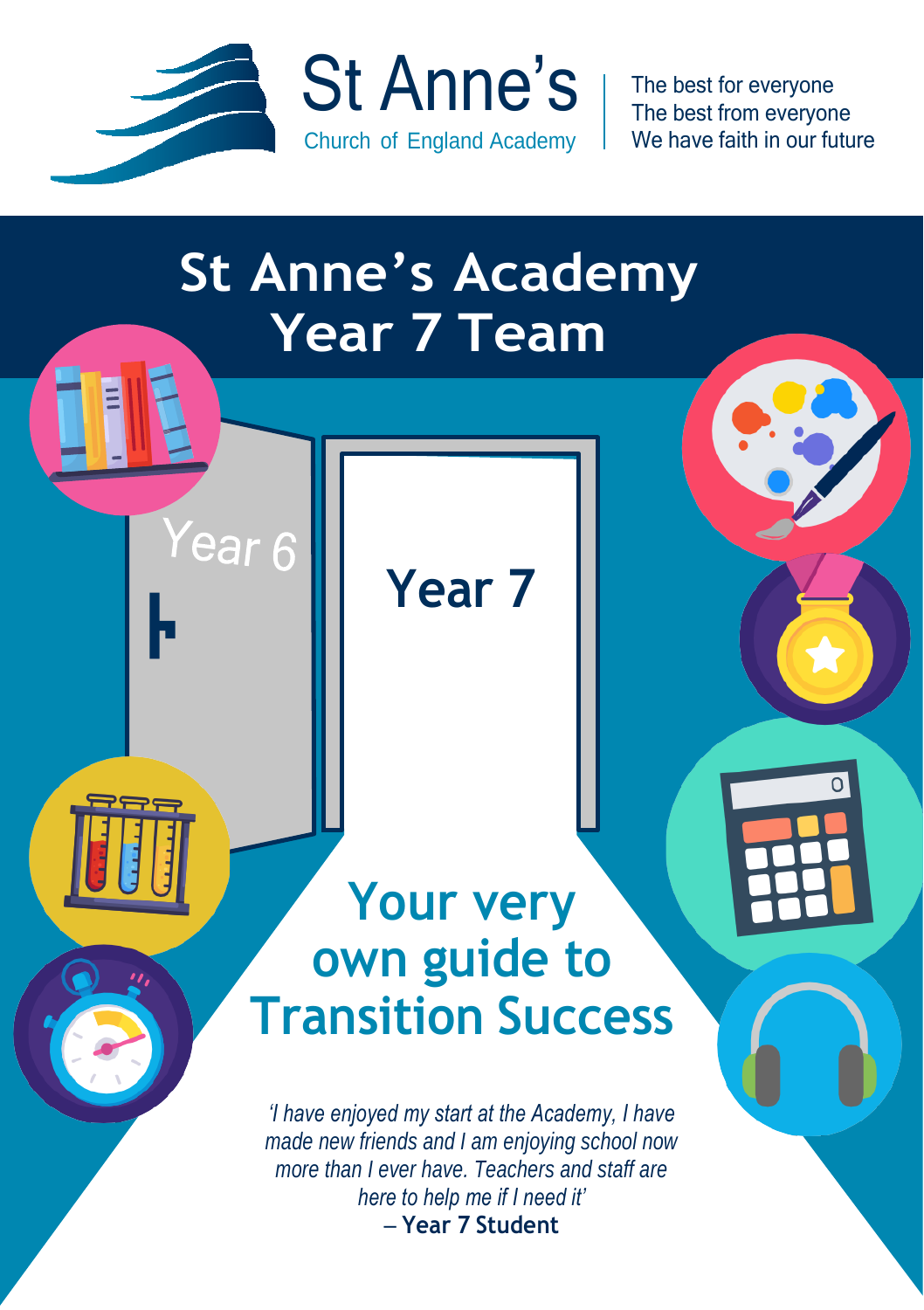Dear Student,

Dear Student,<br>Hello, my name is Mrs Howard and I am delighted to<br>Hello, my name is Mrs Howard and I am delighted to Hello, my name is Mrs Howard and T<br>be your Year 7 Pastoral Year Leader!

Hi

be your Year 7 Pastoral 11<br>We are looking forward to meeting you when you<br>We are looking forward to meeting about what you We are looking forward to meeting you when you<br>you are looking forward to meeting about what you<br>join us here at St Anne's, hearing about what you We are looking forward to hearing about what your<br>join us here at St Anne's, hearing about what you<br>have been doing at home with your families and<br>have been doing at home with your families and

have been dome<br>getting to know you.

getting to know you.<br>Some of you may feel a little bit worried about joining<br>Some of you may feel a little bit worried about joining at Some of you may feel a little bit worried about Johnn's<br>Some of you may feel a little bit worried about Johnn's<br>us at the Academy. It will feel strange for lots of us at<br>us at the Academy family Some of you may feel a little arrange for lots of use<br>us at the Academy. It will feel strange for lots of use<br>first, but we are sure that when you join Year 7 you<br>first, but we are sure that when you join Year 7 us at the Academy. It will lead and you join Year I you<br>first, but we are sure that when you join Year I you<br>will soon feel settled and part of the Academy family<br>will soon feel settled and part of the Academy

very quickly. will be very quickly.<br>We have a range of activities planned that will help<br>We have a range of activities planned that will help our big We have a range of activities planned that will have<br>we have a range of activities planned that will have<br>us get to know you when you start. There are lots of<br>use of the product of the coming. We have a range of astic you start. There are it us get to know you when you start. There are it used to make our big<br>us get to know you when you start. There our big<br>structures and routines in place to make our big us get to know youtines in place to make<br>structures and routines in place to make<br>school feel friendly, safe and welcoming.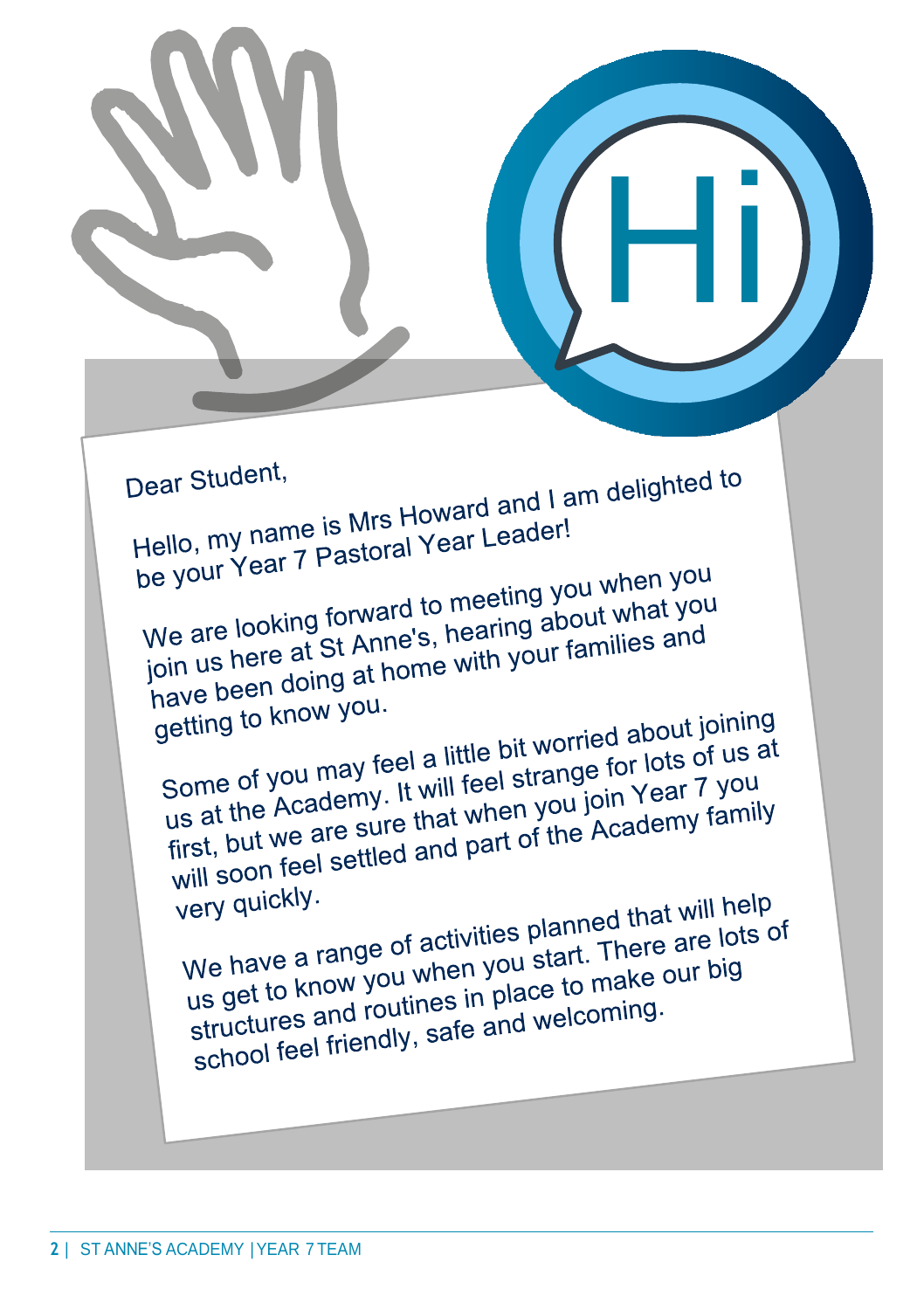### **Team 7**

**The Year 7 Team are very excited to welcome you to St Anne's Academy. We look forward to meeting you soon.**





#### **Mrs Howard Pastoral Year Leader**

Hello! My name is Mrs Howard and my role is PastoralYear Leader for Year 7. This means I work directly with students, staff, parents and carers to ensure the best possible outcomes for the future of our young people.



#### **Mrs Box Assistant Headteacher/Transition**

Hello! My name is Mrs Box. I have worked at St Anne's Academy for 19 years and I teach Maths. I support Year 7 and you will be seeing a lot of me next year. Every day brings something new and I am looking forward to welcoming you in the new academic year.



#### **Miss Tansley Achievement for All Lead**

Hello! My name is Miss Tansley and I am the SENCO at St Anne's. I work in the Achievement Centre to help students reach their full potential. We have a strong sense of loyalty and support which helps to create a happy workplace.



#### **Mrs Becconsall Safeguarding and Welfare Officer**

Hello! I am Mrs Becconsall. I really enjoy working in a school where everyone works together to ensure our students are safe, well supported and challenged to work hard in all of their lessons.

**You will find lots of other videos, resources and support guides on our website, which will help you gain a better feel of what life is like for a student at St Anne's Academy.**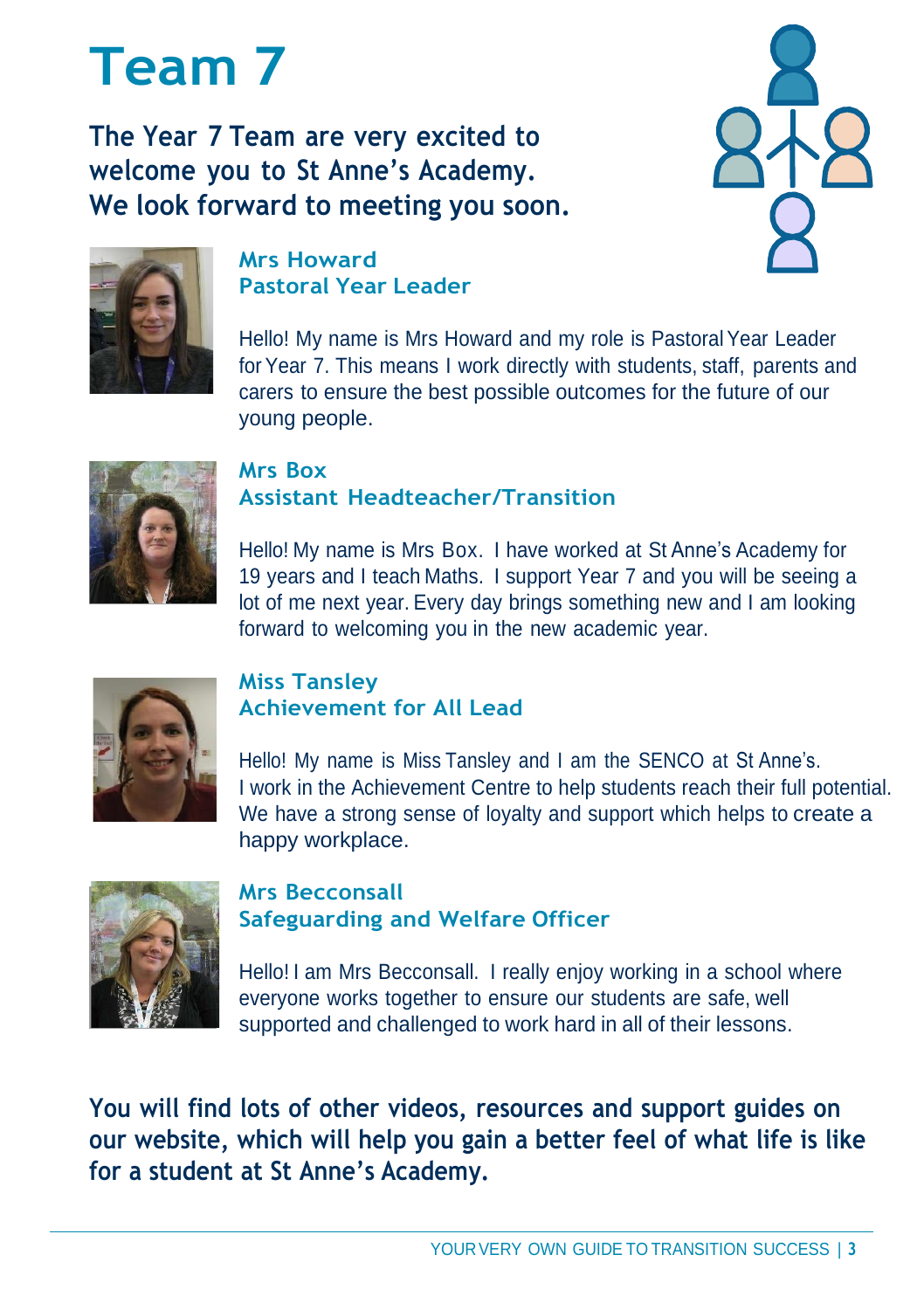### **Tutor Groups**

#### **With 180 students set to be in our new Year 7, the year group will be divided into 7 tutor groups. You will find out soon who your tutor teacher will be.**

Don't worry, we have made sure you are with other students you know from your primary school. Your tutor will be the member of staff you see every day and their job is to help you get ready for each day.

## **Academy Vision and Values**

#### **Here at St Anne's our vision is that we expect:**

#### **The best for everyone, the best from everyone. We have faith in our future.**

Our Academy values are the attitudes we work hard to demonstrate every single day because they help us in everything we do in our lessons, around the academy and in our wider community. [Click](https://stannesacademy.org.uk/) here to find out more about our values.

**Hard Work**

*"With God all things are possible."* Matthew 19:26

**Respect**

*"Love your neighbour as you love yourself."* Matthew 22:39

#### **Aspiration**

#### **Integrity**

*"Whoever walks in integrity walks securely."* Proverbs 10:9

*declares the Lord, plans to prosper and not to harm you, to give you hope and a future"*

Jeremiah 29:11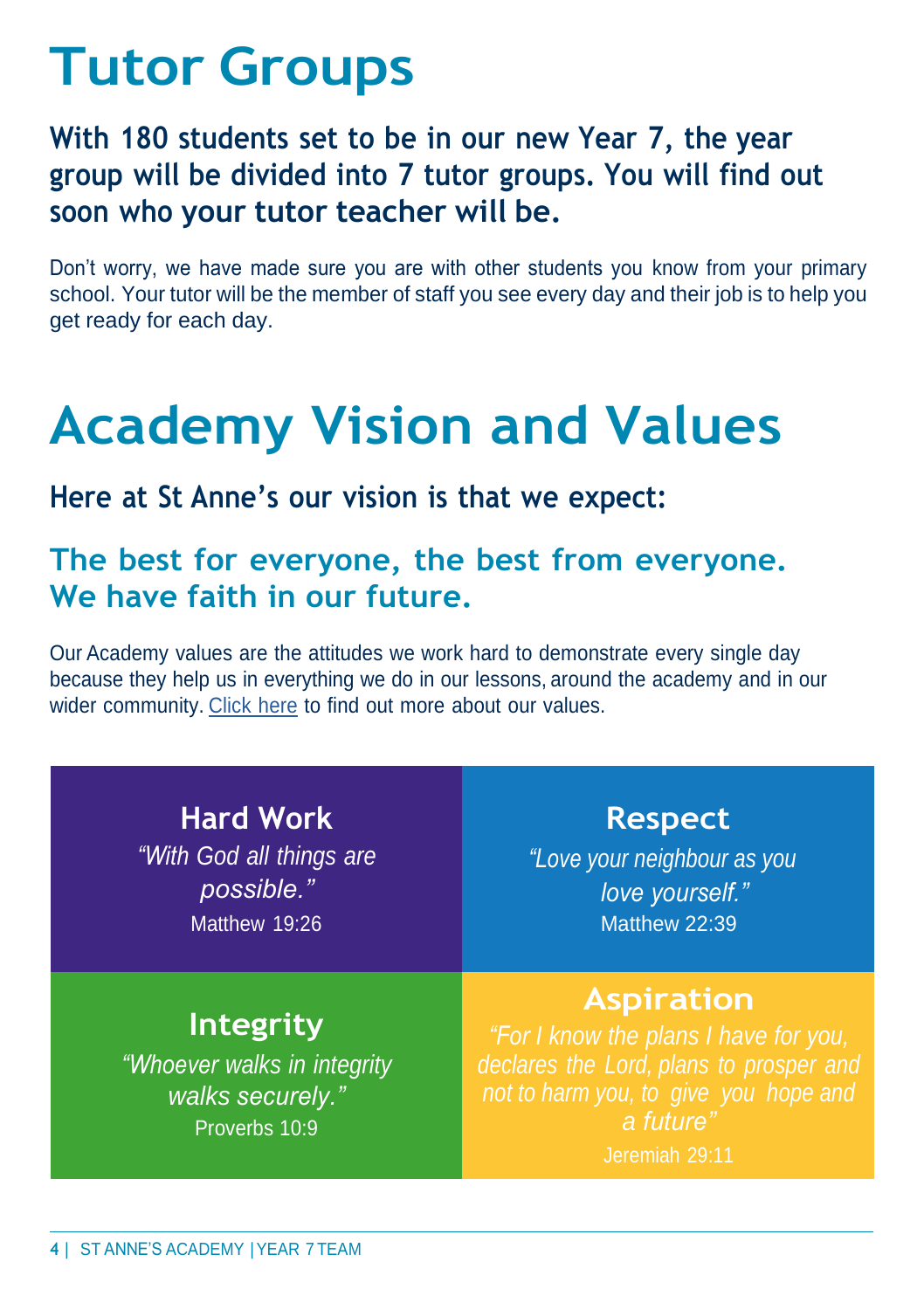## **Knowledge is Power!**

**We've also been doing lots of work with all the other teachers at our Academy to get exciting resources and activities ready for you to work on between now and September.**

There will be activities for you to keep practising your literacy and numeracy skills whilst also introducing you to all the other exciting subjects you will study at St Anne's Academy.

Think of a professional footballer, a singer or a musician; they have to practise every single day!

So please do make sure that you click the link below to access the recommended resources for you to work through.

Click here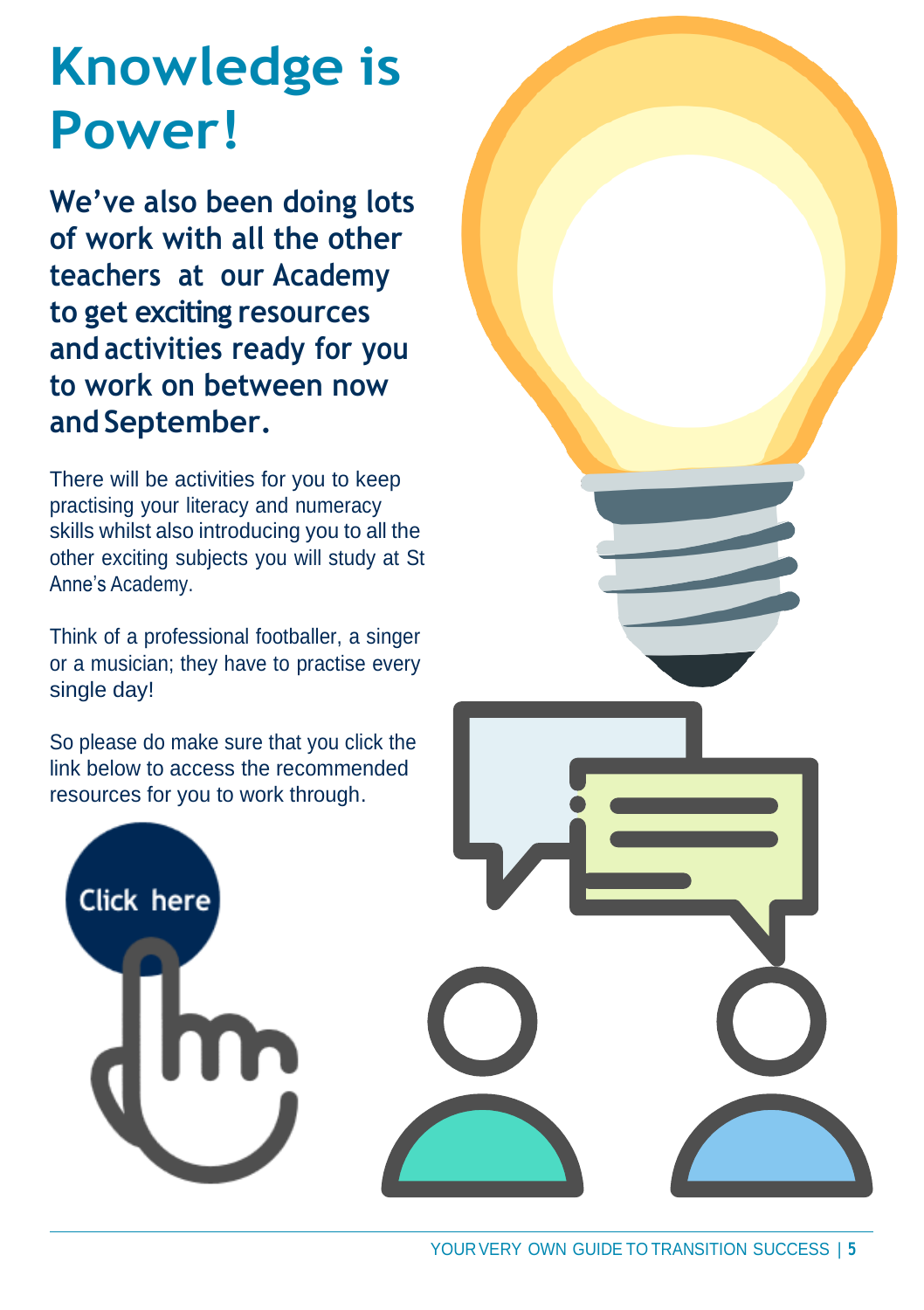## **This is me!**

#### **Tell us all about yourself. This is the one that we really can't wait to see; it's where you get to tell us all about you, your hobbies, talents, interests and achievements!**

We've got information about you from your primary school, and we'll be getting lots more information from your parent or carer but this is YOUR opportunity to tell us all about yourself. We can't wait to see this, and we know that the Year 7TutorTeam all feel excited about this too.



**Scan the QR code to complete 'My One Page Profile'**

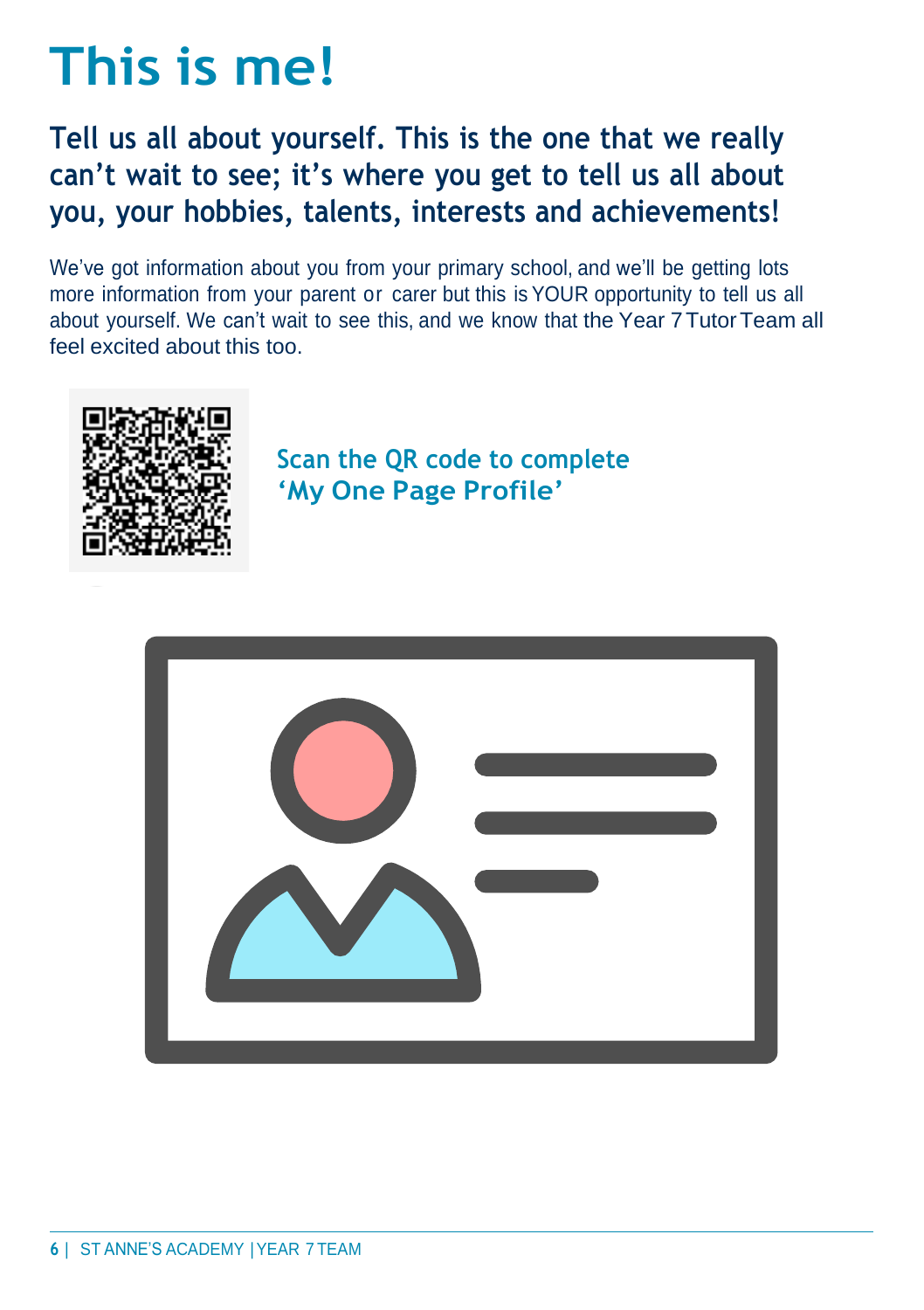# **Uniform & PE Kit**

**Your parents and carers will also be receiving information about your new uniform and PE kit. I know you are going to look so smart in it!**



The letter to your parents or carers gives details about your full uniform and PE kit. It's also important to note that we don't allow branded tracksuits; tracksuit tops must be St Anne's Academy

tops and tracksuit bottoms must be plain black with no brands, stripes or swooshes on them.

So please make sure you take note of this as you won't be allowed to wear branded sports gear, just our St Anne's Academy logos please!

# **Moving up and on**

We understand that you might be feeling a little nervous. We hope that you will also be feeling excited too. The Year 7 Team are keen to do everything we can to reassure you that you are going to be fine here. We know that you will thrive and love your time at St Anne's Academy.



We have created a virtual tour of the Academy so that you can see the fantastic facilities you will enjoy with us and begin to find your way around the school.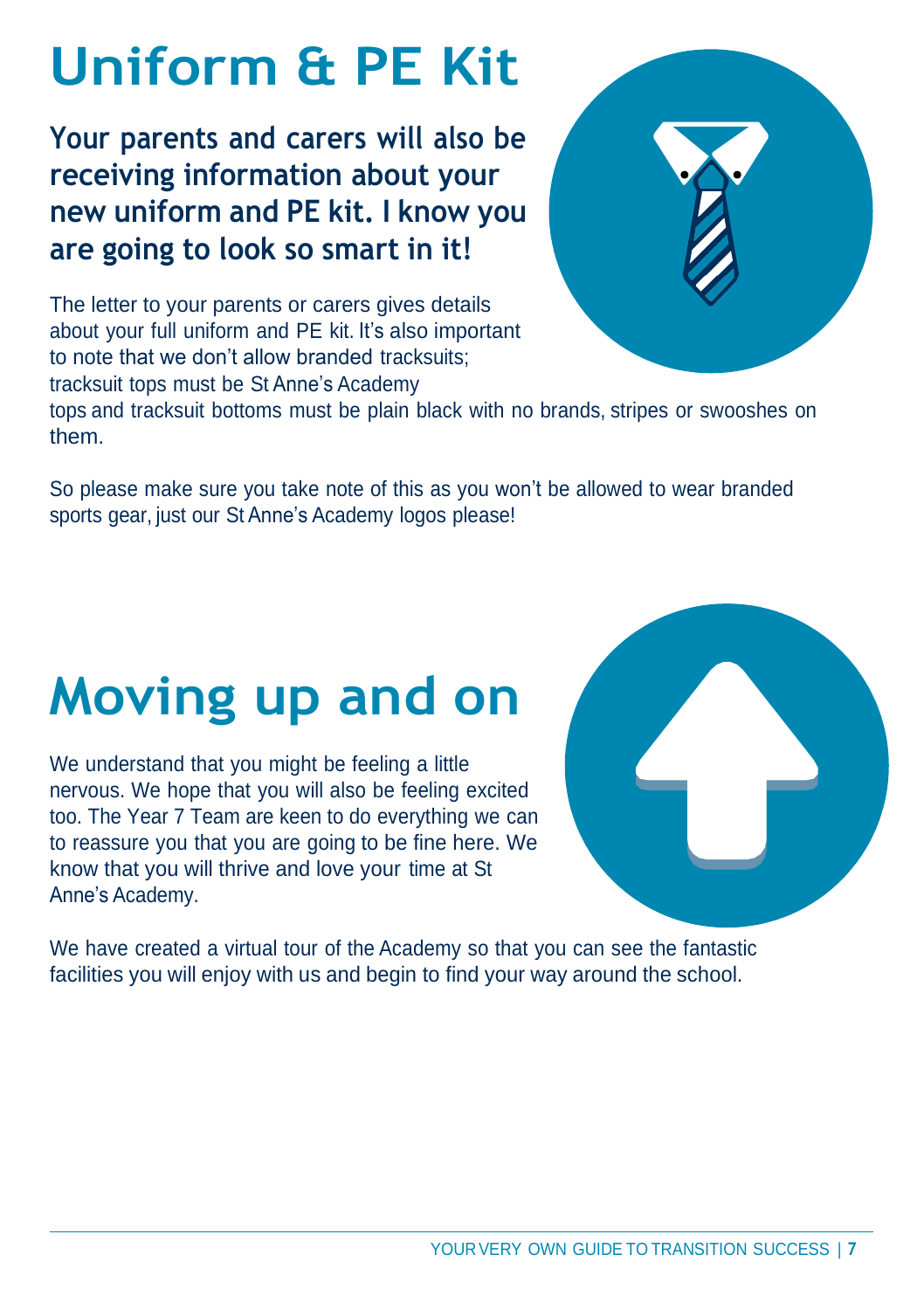## **Faith**

**Hope is fuel for our soul. Often in life, we find ourselves in need of hope, especially in difficult or worrying times.**

However, Jesus teaches that hope is an unbreakable spiritual lifeline; something that can grow through encouragement and faith and something that is to be shared with others (Hebrews 6:19-20).



# **Everyone can be a hope carrier…**

#### **Hope is like a baton used in a relay race. It's supposed to be held tightly as you run with it.**

However, hope is also too precious to keep to ourselves – it's supposed to be passed on to someone else. When we receive hope, there's always a greater purpose than just us. Hope comes to us, in order to flow through us. Who is 'running' alongside you; who can you can pass the baton of hope to?

*'May your choices reflect your hopes, not your fears'* **Nelson Mandela**

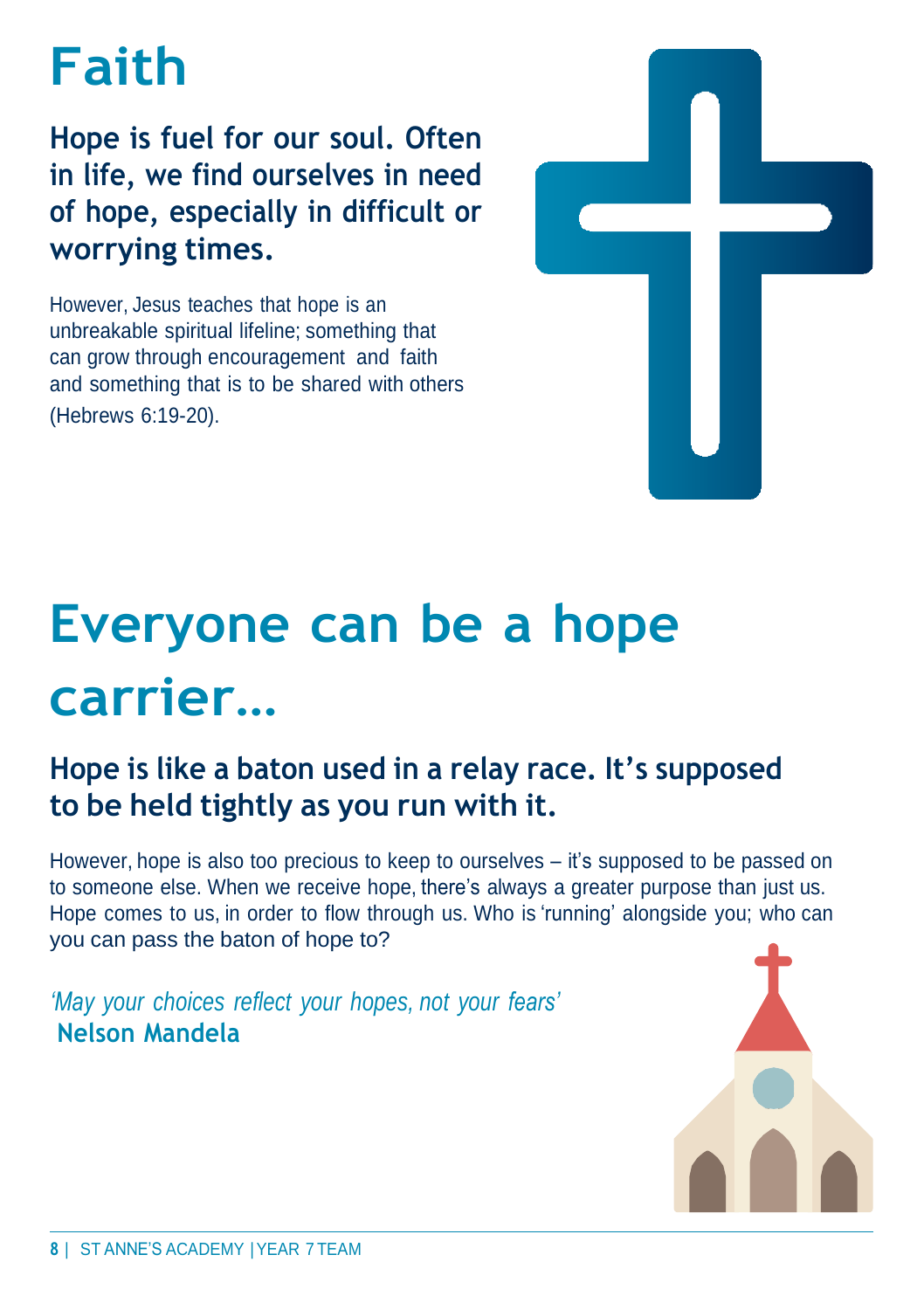# **Keep in touch**

Finally, we would like to repeat what we said at the start of this guide; we are all excited to welcome you to Year 7 at St Anne's Academy and for you to become part of our friendly community.



If you or your parents or carers have any questions please don't hesitate to get in touch by sending us an email at transition@stannesacademy.org.uk.

#### **We look forward to seeing you and your family soon!**

#### **Mrs Howard and the Year 7 Team**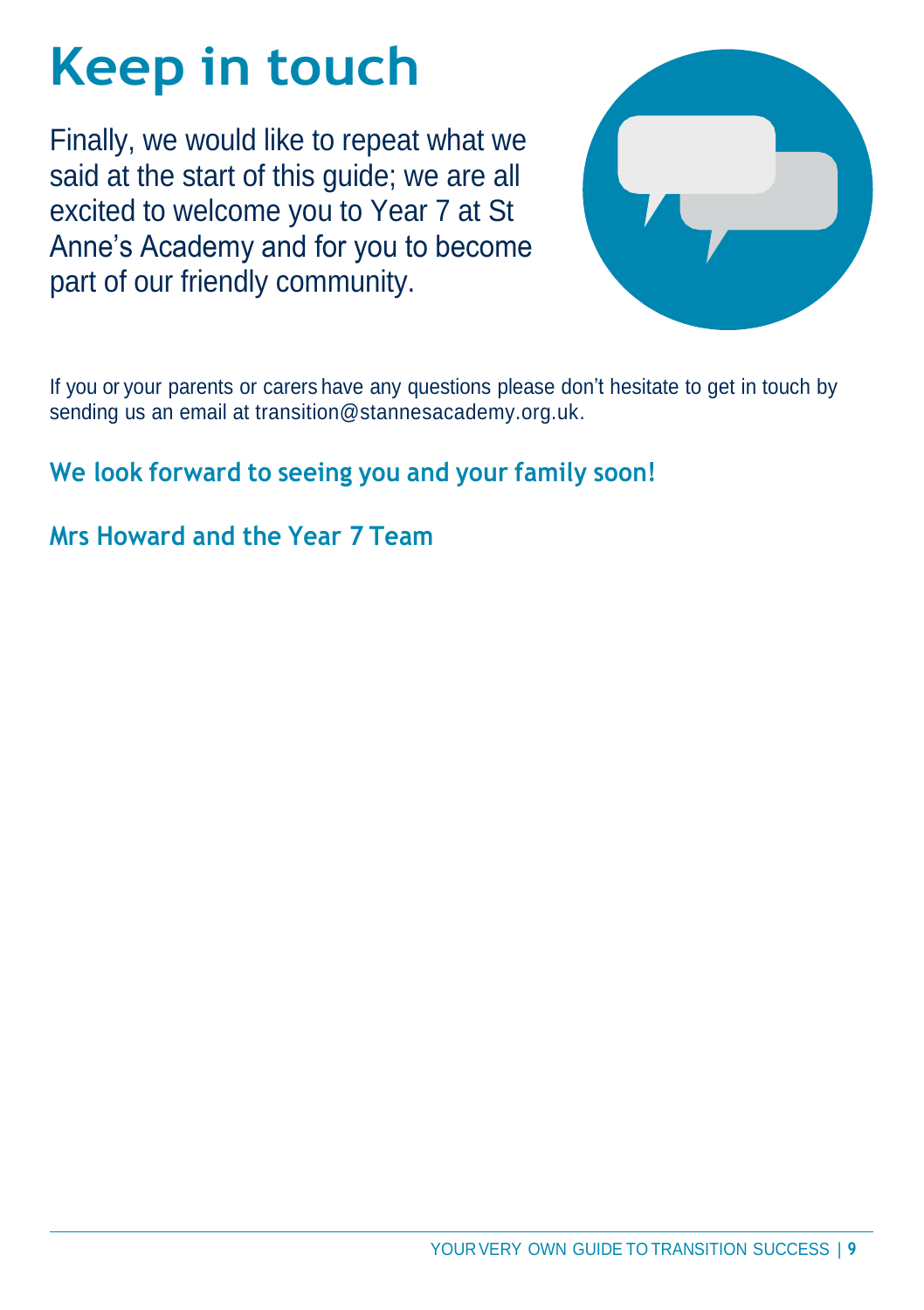### **Prayer**

Dear God, thank you that you are a refuge and in you I can find real hope. Help me to hear you saying, "I am your hope" over and above all the other voices that jostle for my attention right now. Lord, your word says, you are the 'hope for hopeless' so I lean into you and make a decision to trust you to be the hope I need today. Fill me with your hope and give me a tangible reminder that hope is an unbreakable spiritual lifeline. God, you know those things in my heart that I dare to hope for. Today I give them to you, I entrust them to you because I know that you can do more than I could ever imagine or ask for (Ephesians 3:20). God, thank you that I can put my hope and trust in you.

**Amen**